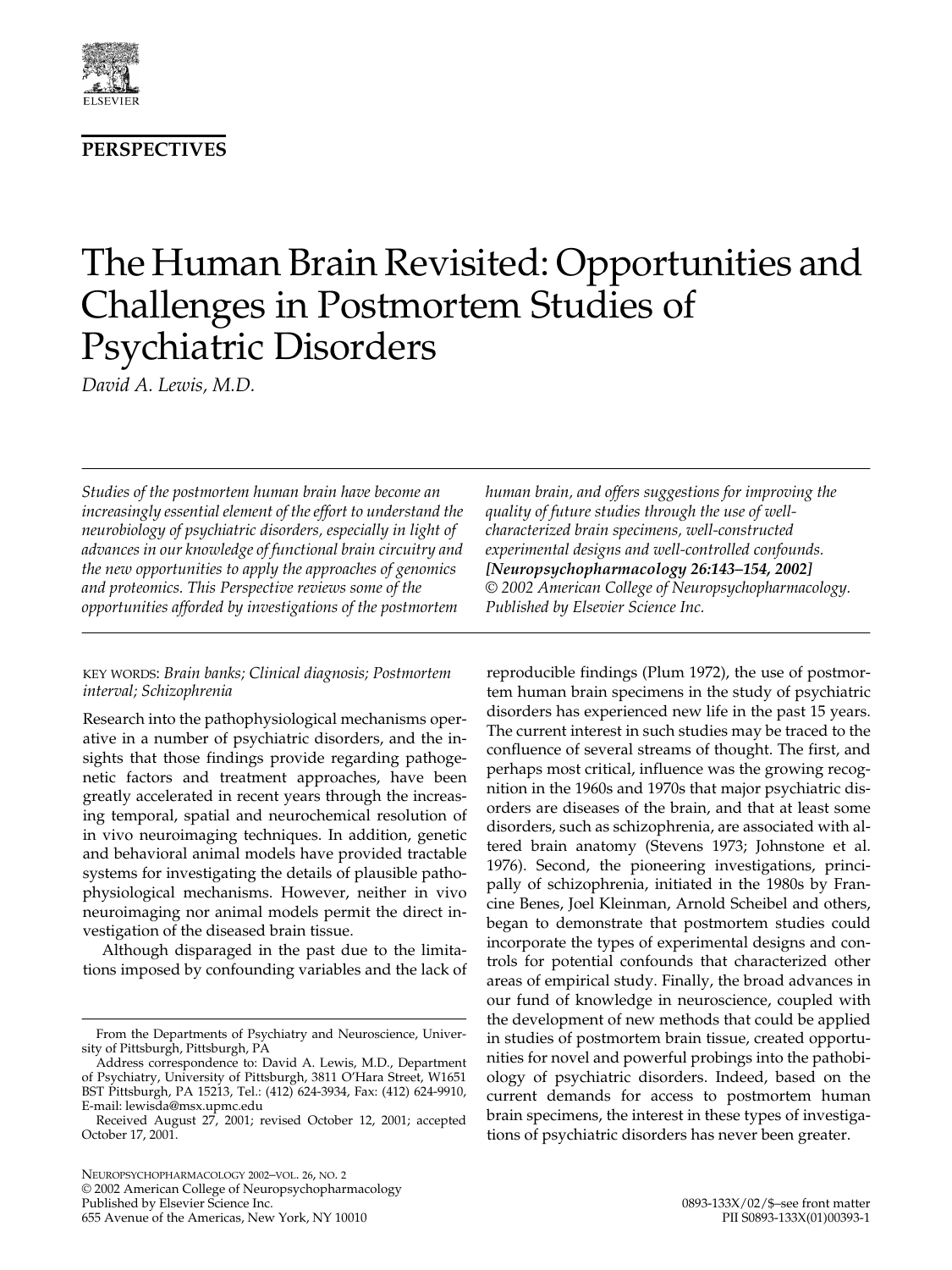The direct study of the postmortem human brain provides several essential elements in the study of psychiatric disorders that are not currently, and that are not likely to be in the foreseeable future, available through other approaches. For example, although in vivo neuroimaging studies provide insights into critical areas (e.g., regional patterns of functional activation, dynamic changes in ligand receptor binding, and volumetric changes across time) that cannot be assessed in postmortem material, only postmortem studies provide the resolution required for the characterization of psychiatric disorders at the level of populations of neurons and the specific neural circuits that they form. That is, at present, disease-related alterations in local and distributed neural circuits, and at the cellular, synaptic and molecular levels, can only be detected through the direct study of brain tissue. Similarly, as susceptibility genes are identified for psychiatric disorders, postmortem tissue studies will provide an indispensable means for determining how those genetic liabilities are converted into altered expression of gene products. Furthermore, application of the recent powerful advances in genomics, and the anticipated opportunities in proteomics, to the study of psychiatric disorders requires the availability of postmortem brain specimens. For example, cDNA microarray studies of postmortem prefrontal cortex from subjects with schizophrenia have revealed abnormalities in the expression of multiple transcripts encoding proteins involved in specific domains of neural function (Mirnics et al. 2000, 2001a; Hakak et al. 2001; Vawter et al. 2001), providing a basis for the formulation of novel hypotheses regarding the pathobiology and the clinical heterogeneity of the disorder (Mirnics et al. 2001b). These types of studies now offer the promise of advances on a number of fronts, from the molecular phenotyping of psychiatric disorders into more homogeneous categories, to the generation of new candidates for susceptibility or protective genes, to the delineation of pathophysiological cascades, and to the identification of novel targets for therapeutic interventions. Thus, studies of the postmortem human brain represent a critical and complementary approach to in vivo studies, as well as an essential interface between clinical investigations and studies in animal models.

The quality of the best postmortem studies of human psychiatric disorders has, without question, improved substantially over the past two decades, whether one judges quality by larger sample sizes, by the inclusion of better and more appropriate controls, or by the increased rigor of experimental design and analysis. The practical outcome of these improvements, and of the increase in the number of such studies, has been the replication of findings across independent investigations. For example, three published studies have found evidence of reduced numbers of glial cells in regions of the frontal cortex in subjects with depression (Ongur et al. 1998; Rajkowska et al. 1999; Cotter et al. 2001). Within the field of schizophrenia research, three published studies have reported a similar  $\sim$ 30% decrement in the number of neurons in the mediodorsal thalamic nucleus (Pakkenberg 1990; Popken et al. 2000; Young et al. 2000), two groups have found a reduction of somal size in deep layer 3 pyramidal neurons in prefrontal area 9 (Rajkowska et al. 1998; Pierri et al. 2001) and three independent research groups have found decreased expression of the mRNA for the 67 kilodalton isoform of glutamic acid decarboxylase (GAD $_{67}$ ), the synthesizing enzyme for GABA, in the dorsal prefrontal cortex (Akbarian et al. 1995; Guidotti et al. 2000; Volk et al. 2000) of subjects with schizophrenia.

Consequently, the opportunity for studies of the postmortem human brain to exploit rapidly developing technologies in the service of advancing our knowledge of psychiatric disorders has never been greater. However, as in any area of scientific investigation, such studies must be conducted with an adequate awareness of their strengths and limitations, and with appropriate attention to the types of issues that can maximize the strengths and mitigate the limitations. In particular, realization of the anticipated insights into the pathogenesis and pathophysiology of psychiatric disorders offered by postmortem human brain studies depends upon continued improvements in the design, execution and interpretation of these studies. To quote an adage from sports philosophy, "If you're not getting better, you're getting worse." Because a number of excellent reviews have discussed many of the important methodological issues involved in postmortem studies of psychiatric disorders (Benes 1988; Casanova and Kleinman 1990; Harrison and Kleinman 2000), the purpose of this Perspective is to highlight some areas in the planning and conduct of postmortem studies that require particular attention and to offer suggestions for improvements in these areas. Specifically, the premise of this paper is that the quality, and consequently the information value, of a postmortem human study depends upon the extent to which it employs well-characterized brain specimens, a well-constructed experimental design, and well-controlled confounds.

## **Well-characterized Brain Specimens**

The ideal postmortem human brain study would utilize only "pristine" specimens; that is, tissue specimens not confounded by any factors. Of course, this ideal cannot be achieved because all specimens are postmortem and thus, by definition, are confounded in some way. By analogy, if the living human brain represents a featurelength movie, then the postmortem brain is a single frame, whose appearance may have been altered to different degrees by a variety of factors. In order to obtain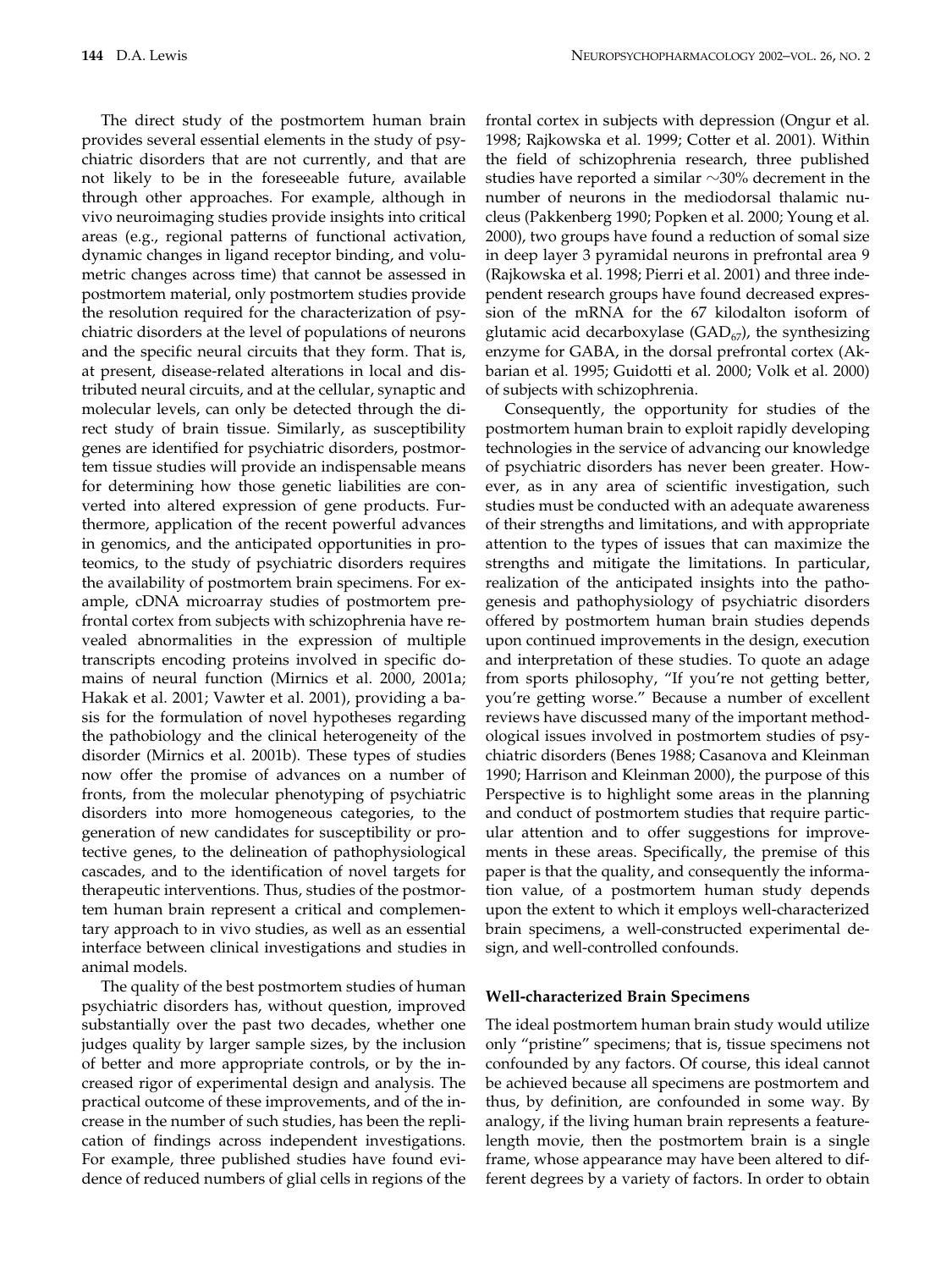meaningful information from this single frame, one has to know both how it has been altered and where it fits into the full-length film. Thus, a critical starting point in the conduct of postmortem human studies is the systematic characterization of the subjects and tissue samples to be investigated.

## **Clinical Diagnosis**

The study of psychiatric disorders, including postmortem investigations, continues to rest upon syndromal diagnoses based on clinical features. Thus, as in clinical investigations, the quality of a postmortem study depends upon the extent and accuracy of the knowledge that supports the presence of the disorder under investigation. Of equal importance is the knowledge, obtained with a similar level of certainty, that the normal comparison subjects do not have a history of a psychiatric disorder. Just as structured interviews, with documented reliability, have replaced chart diagnoses or self-report in clinical studies, similar diagnostic rigor is an essential element in the characterization of subjects for postmortem studies. Structured, antemortem diagnostic assessments have been used quite effectively in some postmortem studies of schizophrenia (Arnold et al. 1998; Sokolov et al. 2000). The advanced age, chronic hospitalization status and substantial cognitive impairment of most subjects included in such studies suggest that they represent a unique and important subgroup of subjects with schizophrenia. However, the distinctive features of such subjects constrains the extent to which findings from these studies can be generalized to other forms or earlier stages of the illness. Indeed, studies of elderly, chronically hospitalized subjects with schizophrenia have yielded some findings such as increased levels of synaptophysin protein in the prefrontal cortex (Gabriel et al. 1997), that appear to be in the opposite direction to the decreased levels of this protein observed in studies of younger subjects with the disorder (Perrone-Bizzozero et al. 1996; Glantz and Lewis 1997; Karson et al. 1999).

For most postmortem studies, especially of individuals in the early to mid-stages of a psychiatric disorder, who are most likely to die by suicide or by an accident or illness not apparently related to the primary disease process, such prospective, antemortem assessments are not possible. The most direct route of obtaining clinical information on these subjects, chart review, is limited in several respects. First, chart data are by definition anecdotal, the amount and detail being dependent upon the clinicians recording the data and the extent to which the full chart history is actually available for review. Second, chart review is limited to subjects who have been seen by the medical profession. However, medical records can be a valuable source of information in concert with "psychological autopsies" which involve structured interviews of surviving relatives and friends and directed questioning of health care providers. Consequently, the use of psychological autopsies represents the most effective approach at present for the study of non-elderly, non-institutionalized subjects with psychiatric disorders and comparison subjects. The value of this approach has been demonstrated by Kelly and Mann (1996) who found that comparison of research diagnoses made solely by psychological autopsy with diagnoses made antemortem by a clinician generated a kappa coefficient of 0.85 for Axis I diagnoses, a degree of agreement similar to that found in reliability studies involving direct interviews with patients.

Presumed "normal" comparison subjects should also be subjected to the same diagnostic procedures used for subjects with psychiatric disorders. In our experience with subjects identified through a coroner's office, diagnosable psychiatric disorders, especially of substance abuse or dependence, are not uncommon in subjects for whom the initially available clinical records indicated no history of psychiatric illness.

Whether diagnostic information is obtained from antemortem assessments or psychological autopsies, the formulation of these data into consensus DSM-IV diagnoses may be best accomplished by an independent panel of experienced research clinicians. Such an approach circumvents the potential biases of investigators who will be studying the postmortem tissue and provides additional parallels to the approaches that produce high diagnostic reliability in clinical studies. For example, in The University of Pittsburgh's Center for the Neuroscience of Mental Disorders, the same team of research clinicians render consensus diagnoses for both the living subjects enrolled in clinical studies and the deceased subjects utilized in tissue-based studies.

*Suggestions for Improvements.* In essence, the same emphasis on the systematic acquisition of clinical data, and reliability and consensus in the diagnostic process, that characterize state-of-the-art clinical studies can be applied in postmortem investigations. Toward this end, an NIMH-sponsored workshop on approaches to diagnosis in postmortem studies may be of benefit. Such a workshop, including both individuals responsible for diagnostic issues in postmortem studies and established experts in clinical diagnosis and psychometric measures, could address issues such as the most appropriate instruments to use in data acquisition and the development of new methods for assessing and improving diagnostic reliability.

The information content of postmortem investigations may also be enhanced by examining the relations between the biological outcome measures of such studies and psychopathological features of the study subjects. For example, in schizophrenia research, the association between the magnitude of alterations in components of dorsal prefrontal cortical circuitry and severity of cog-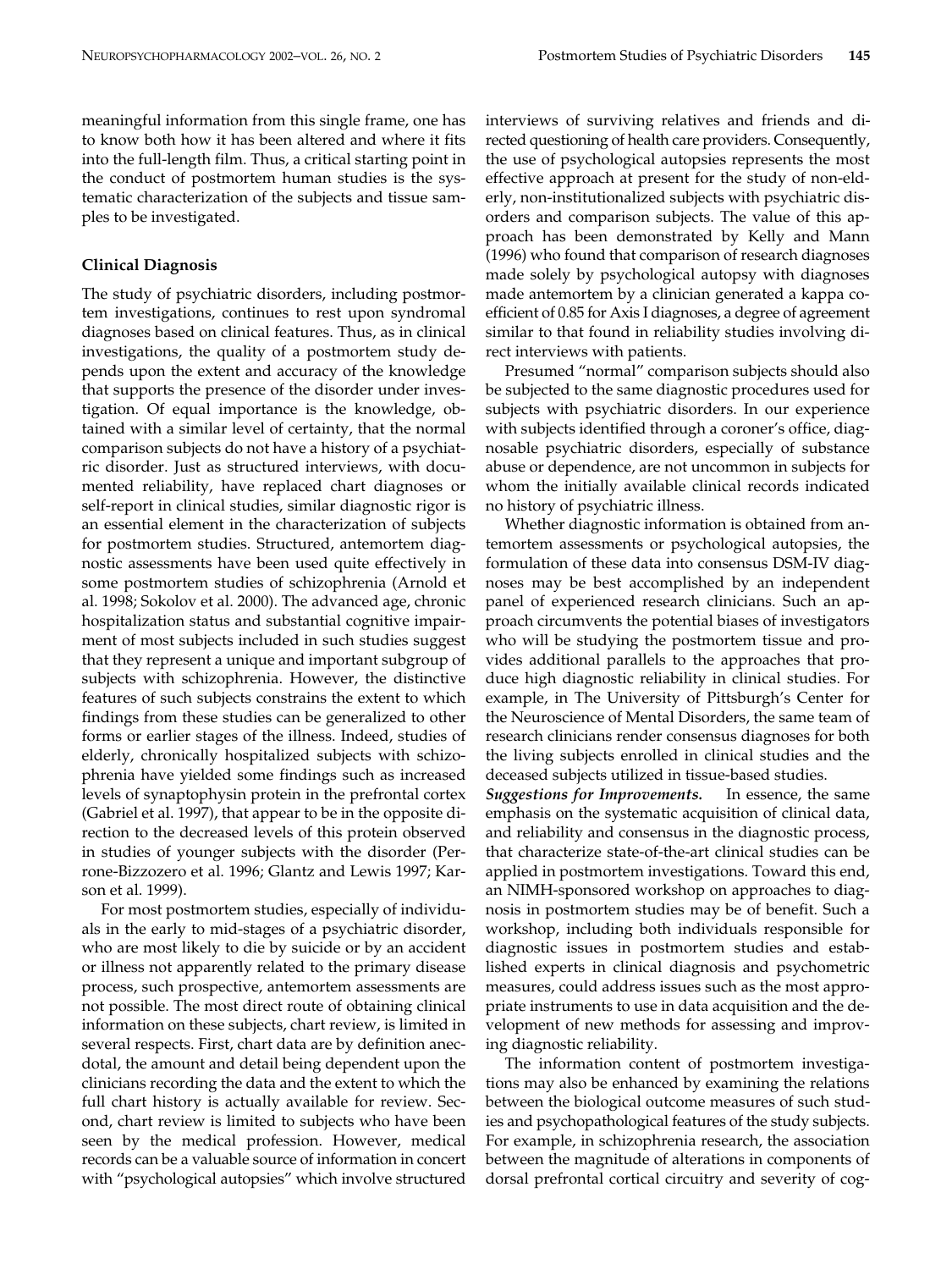nitive dysfunction might be particularly informative. However, since direct cognitive assessments cannot be made in a prospective fashion in most studies, the development of standardized instruments designed to quantify surrogate markers of cognitive function is needed.

Future postmortem studies may explore the neurobiology of intermediate or endophenotypes of psychiatric disorders; that is, traits found in both affected individuals and their unaffected relatives (Gottesman and Shields 1982). In addition to the advantages of this approach demonstrated in clinical investigations (Freedman et al. 1997; Egan et al. 2001), the study of deceased unaffected relatives who have passed through the age of risk permits the assessment of neurobiological measures of interest in the absence of the effects of drug treatment or other consequences of the illness. However, bringing such an approach to fruition depends both upon the identification of endophenotypes that are assessable in potential study subjects and the recovery of postmortem brain specimens from unaffected relatives. In our experience, the parents of deceased individuals with a major psychiatric disorder frequently express interest in becoming brain donors upon their own death. Thus, in these individuals, prospective antemortem assessments may be coupled with the recovery of brain tissue within a reasonable time frame. Postmortem studies of such parent-child dyads (or triads) might be especially informative, but the acquisition of adequate sample sizes would clearly require a substantial and long-term investment.

### **Neuropathological Assessment**

The psychiatric disorders that are the focus of most postmortem studies (e.g., bipolar disorder, major depression and schizophrenia) do not have any known features that can be detected by standard neuropathological assessments. However, these assessments are still obviously important both to "rule out" other diseases that may mimic the clinical features of psychiatric disorders and to characterize the presence of brain abnormalities that might affect study design or interpretation. Clearly, the types and incidence of neuropathological abnormalities are likely to differ across psychiatric subjects as a function of a variety of factors (e.g., age, cause of death, community or hospital-based death, etc.). However, not every abnormality detected on neuropathological exam necessarily represents an exclusion condition, an important consideration given the importance (discussed below) of increasing the sample sizes employed in postmortem studies. Thus, the goal of neuropathological inquiry is to ascertain the presence of all abnormalities so that the potential impact of each can be considered in the design of each study. At the same time, it is important to minimize the impact

that neuropathological assessment has on the availability of brain tissue for subsequent studies.

*Suggestions for Improvements.* Although most published postmortem studies provide some information regarding neuropathological examination, the basis for the information provided is not often apparent. Involvement of an interested neuropathologist in the brain collection process makes it possible to approach the assessment on an individualized basis, guided by the clinical record and gross tissue inspection in order to obtain both standard tissue samples and additional ones as appropriate, with minimal disruption of the preferred tissue blocking regimen. In addition, the ongoing participation of the neuropathologist facilitates the review of sections from additional tissue blocks as they are cut for use in studies.

## **Antemortem Factors**

The integrity of the morphology and biochemical content of brain structures may be affected by factors that are operative prior to death. Alterations in acid-base balance, blood oxygenation and brain perfusion that may occur during the agonal state can have complex effects on the dependent measures of interest in postmortem studies. Although these factors may, in general, be less of a concern in subjects who died suddenly, outside of a medical care setting (e.g., due to automobile accidents, myocardial infarctions or arrhythmias) than in individuals who died following a prolonged illness that involved medical interventions (e.g., due to pneumonia or cancer), cause and manner of death do not readily lend themselves to quantification or to comparisons across subject groups. However, the severity of agonal state has been reported to be inversely proportional to postmortem brain pH, which appears to be relatively uniform across the brain (Harrison et al. 1995). In contrast, brain pH does not appear to change as a function of postmortem interval (Ravid et al. 1992; Kingsbury et al. 1995).

Although enzyme activity measures appear to be affected by brain pH (Perry et al. 1982; Yates et al. 1990), immunoreactivity of brain proteins and ligand binding to receptors do not appear to differ substantially as a function of brain pH (Harrison et al. 1995). However, tissue levels of many species of mRNAs are directly related to brain pH (Harrison et al. 1995; Kingsbury et al. 1995). Based on observations that sudden deaths are associated with brain pH of  $\sim$ 6.8 and prolonged agonal states may produce brain pH of  $<$ 6.0, Harrison and Kleinman (2000) have recommended that all brains be screened for pH and those with values  $\leq 6.1$  be excluded from study.

In addition to manner and cause of death, the possible effects of season and time of death may also need to be considered. Clearly, seasonal and circadian variations in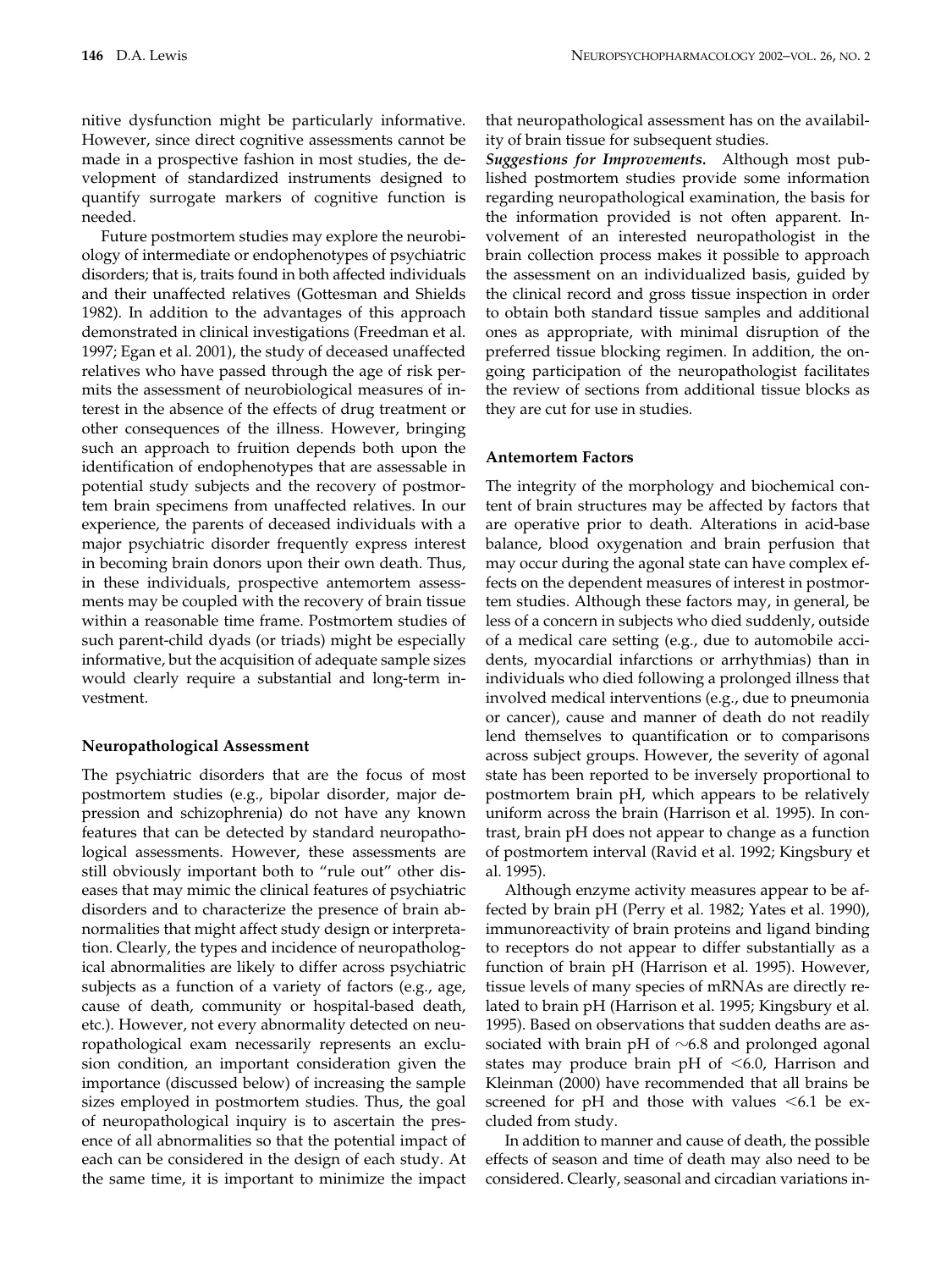fluence measures of hypothalamic function, whether assessed pre- or postmortem (Ravid et al. 1992).

*Suggestions for Improvements.* Although cause and/ or manner of death are frequently reported in postmortem studies of psychiatric disorders, with the exception of suicide, this information is rarely utilized in study design or interpretation. Binary classification schemes, such as sudden versus prolonged death, or as following versus not following medical intervention, would make information regarding cause of death more tractable. However, it is not clear that such schemes, even if reliable, would meaningfully improve the characterization of the brain specimens under study.

In terms of markers of agonal state events, the detection on neuropathological exam of cellular changes attributable to hypoxia may serve as a grounds for excluding a brain specimen from study. The available data also suggest that postmortem brain pH is both informative about certain types of antemortem factors and provides a continuous variable that can be utilized as a covariate in statistical models. However, the value of brain pH measures may be enhanced through a better understanding of the factors that affect these measures. For example, studies in rodents in which cerebral hypoxia has been induced (and reversed) in appropriate experimental paradigms may be of use. Tissue from such studies would also permit a more controlled assessment of the relationship of brain pH to dependent measures of interest than is possible in comparisons across human brains.

It may also be informative to examine the possible influence of time and season of death, as well as sleep-wake status at time of death, and to report this information for each subject. Clearly, controlled studies in appropriate species of animals are needed to address the possible impact of these factors in postmortem human studies.

## **Postmortem Factors**

In addition to clinical and neuropathological diagnoses, the assessment of postmortem interval (PMI), the elapsed time between death and the freezing or immersion of brain tissue in fixative, is a frequently utilized measure of the quality of postmortem brain specimens. Although it is reasonably assumed that the shorter the PMI, the better the quality of the tissue, this view does not take into consideration a number of relevant factors. For example, the effect of PMI on a given dependent variable may be complex. Thus, the absence of a significant linear relationship across study subjects between PMI and a biological measure does not exclude an influence of postmortem factors. Among other explanations, the absence of this association could mean that the biological measure had already changed substantially from the in vivo state at the earliest PMI examined.

Indeed, a limited number of controlled experimental investigations of PMI on morphometric measures or the detectability of certain molecules demonstrate the nonlinear nature of postmortem effects. For example, in a study of different PMIs produced in adjacent blocks of neocortex from the same monkeys, the somal size of a specific class of neurons was directly associated with PMI across a range of 30 min to 12 h, but did not change between 12 and 48 h (Hayes et al. 1991). The tissue concentrations of individual members of a family of proteins may also change in different ways as a function of PMI. Figure 1 compares the tissue concentrations of three prosomatostatin-derived peptides in biopsy samples of monkey prefrontal cortex that were frozen at different time intervals after removal, creating different "PMIs" (Hayes et al. 1991). Note that the concentration of one peptide, somatostatin-28, declined to 10–20% of baseline levels at the 10 min PMI, whereas the concentrations of two other peptides, somatostatin-14 and somatostatin-2 $8<sub>1-12</sub>$ , actually increased during the same time interval, presumably as a consequence of the cleaving of somatostatin-28. However, by 12 h PMI, each of these peptides showed a different relative tissue concentration compared with its baseline level. That is, somatostatin-28 levels remained stable at about 20% of baseline, somatostatin-14 levels were approximately 60% of baseline, and somatostatin-28<sub>1-12</sub> levels had returned to baseline levels. Similar complex, PMI-related effects have also been observed for different isoforms of the same protein (Lewis et al. 1993, 1994).



**Figure 1.** Tissue concentrations (ng/mg protein) of three pro-somatostatin-derived peptides in biopsied tissue from area 9 of monkey prefrontal cortex following different "postmortem intervals." Note the complex and distinctive patterns of change in the concentrations of somatostatin-28 (SS28), somatostatin-14 (SS14) and somatostatin-281-12. Data adapted from Hayes et al. (1991).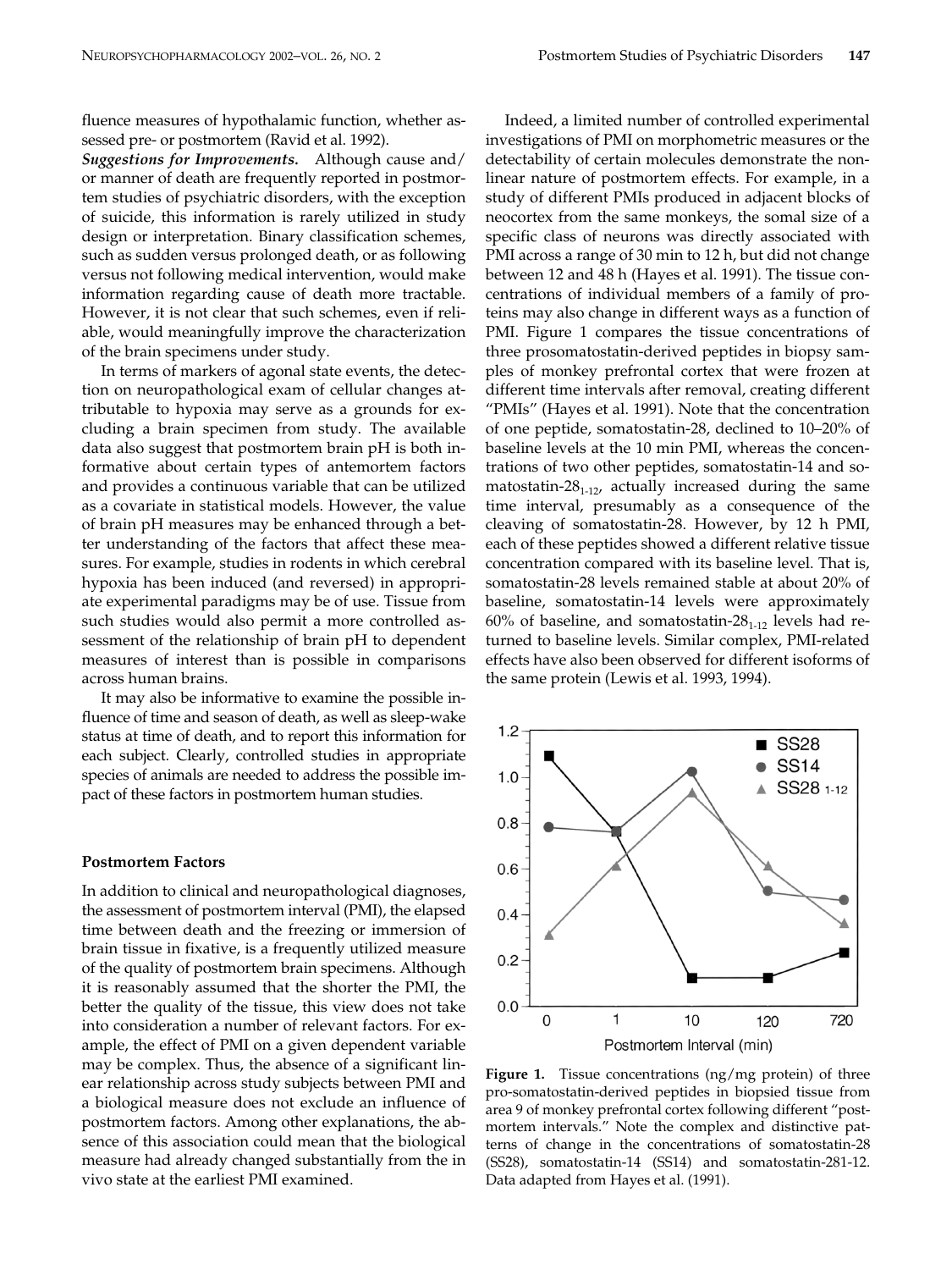PMI may also affect immunoreactivity for the same protein in a non-uniform fashion across brain structures, and even across layers within the same region of the cerebral cortex. For example, an antibody directed against nonphosphorylated epitopes of neurofilament proteins (NFP) identifies a subpopulation of neurons in the human entorhinal cortex with distinctive regional and laminar patterns of distribution (Beall and Lewis 1992). In the intermediate subdivision of the human entorhinal cortex, intensely immunoreactive NFP-positive neurons are present in layers 2 and 5 (Figure 2, panel A). Interestingly, in a pilot study of schizophrenia, NFP-immunoreactive neurons were absent in layer 2, but were clearly detectable in layer 5 (Figure 2, panel B), suggesting the possibility of laminar- and neuron-specific disturbance in this illness (Lewis and Akil 1997). However, in adjacent thin tissue blocks of monkey entorhinal cortex fixed at varying PMIs, NFP-immunoreactive neurons were clearly present in both layers 2 and 5 following a 30 min PMI (Figure 2, panel C), but in layer 2 the overall intensity of immunoreactivity was substantially reduced at 12 h PMI and was undetectable following a 24 h PMI (Figure 2, panel D). In contrast, layer 5 neurons remained clearly immunoreactive up to a 48 h PMI. These findings demonstrate that PMI effects on the same protein can differ across cortical layers within the same brain region, and they illustrate how such complex effects could be misinterpreted as the result of a disease-specific process.

In addition to PMI, the type and length of storage of brain specimens represents another postmortem factor that may affect the outcome of a study. For example, tissue preservation by continued immersion in formalin or another fixative for varying lengths of time may result in different degrees of tissue shrinkage that may be difficult to assess or account for, depending upon the type of study to be conducted. Prolonged fixation also substantially reduces the detectability of proteins by immunocytochemistry, although antigen-retrieval techniques, such as exposure of tissue specimens to elevated temperature or microwave irradiation, have produced remarkable recovery of immunoreactivity. However, limited data exist regarding whether these techniques actually restore immunoreactivity to the level detectable with an ideal degree of fixation and whether the recovery of immunoreactivity is actually comparable across specimens with different lengths of fixation. The available data do suggest that immunoreactivity is not altered in tissue fixed for a standard period time and then stored in cryoprotectant at  $-30^{\circ}$ C (Erickson et al. 1998). Finally, freezer storage time for fresh-frozen tissue has been reported to be negatively correlated with tissue levels of some, but not all, mRNA transcripts (Burke et al. 1991; Harrison et al. 1995).

*Suggestions for Improvements.* Each of the examples of PMI effects presented above may represent more the



**Figure 2.** Brightfield photomicrographs comparing nonphosphorylated neurofilament protein (NFP) immunoreactivity in the intermediate subdivision (EI) of human entorhinal cortex from a normal control subject **(A)** and a subject with schizophrenia **(B)**. Note the absence of NFP immunoreactivity in layer II clusters of neurons in the subject with schizophrenia, despite the presence of these neurons on an adjacent Nissl-stained section (not shown) and the presence of intensely immunoreactive neurons and dendrites in the deep cortical layers, similar to that of the normal control subject. However, the decreased NFP immunoreactivity in layer II of panel A appears to represent a postmortem effect rather than a schizophrenia-related change as indicated by the result of experiments summarized in panels **C** and **D**. These panels show NFP immunoreactivity in sections from adjacent tissue blocks, containing the same subdivision of monkey entorhinal cortex, that were processed following postmortem intervals of 0.5 **(C)** and 24 **(D)** hours. Note that the longer PMI **(D)** results in a loss of NFP immunoreactivity that is restricted to layer II. Scale bar  $= 150 \mu m$  and applies to all panels. Figure reprinted from Lewis and Akil (1997).

exception than the rule, and some (i.e., postmortem processing within the family of prosomatostatin-derived proteins) may represent extreme cases. Indeed, a number of studies suggest that other classes of molecules,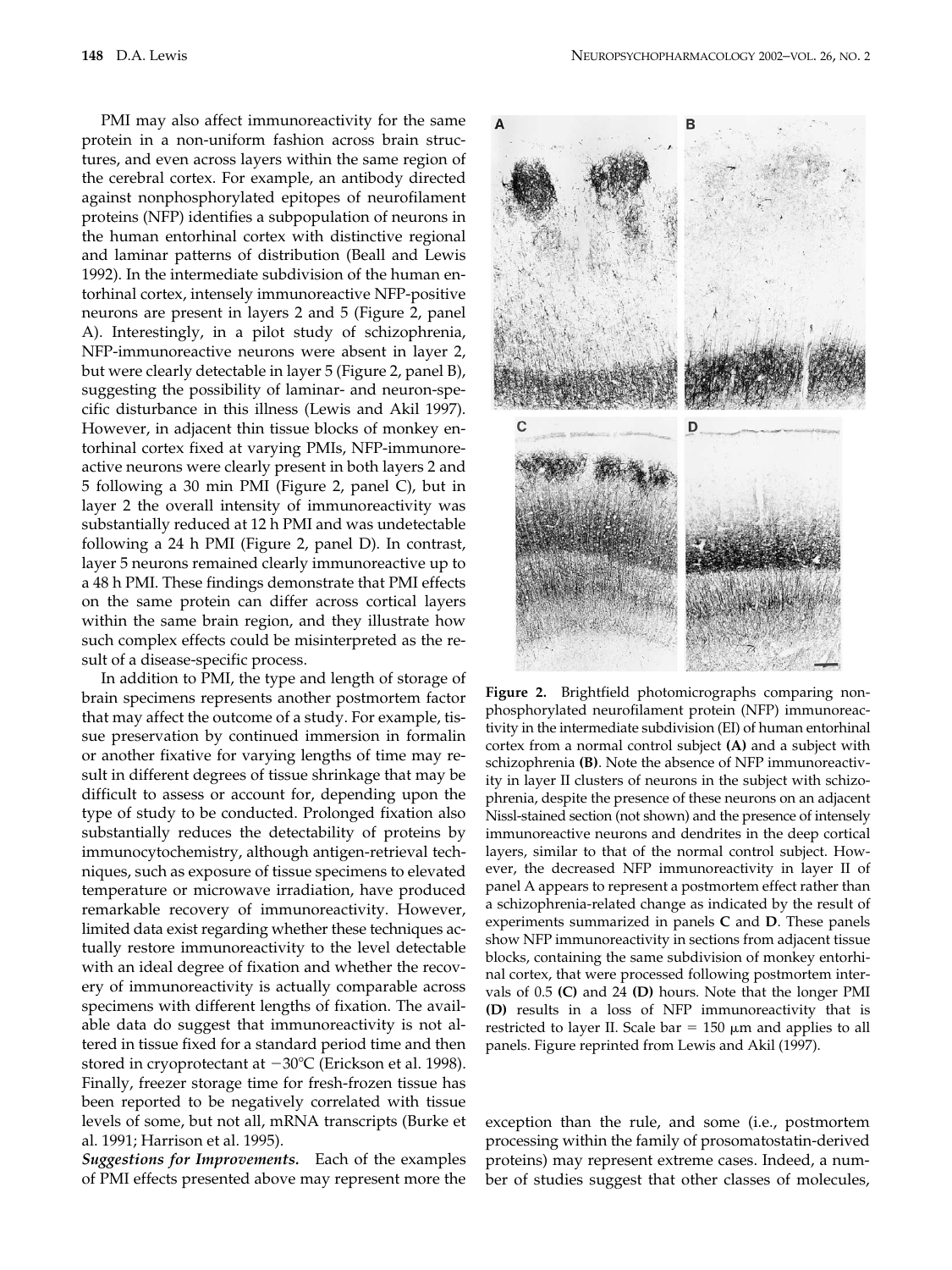such as mRNAs, may be extremely stable following death. These examples do, however, illustrate the potentially complex and substantial impact of postmortem effects, and thus they demonstrate the need to systematically assess and control for such effects in designing postmortem studies.

Clearly, the more information that is available about the PMI, the better the characterization of the tissue specimens. In addition to accurately determining the interval between death and tissue preservation, some investigators have suggested that the intervals between several time points (i.e., death, refrigeration of body, brain removal, and brain preservation) may be more informative (W. Bunney, personal communication). However, knowing how to include such information in experimental design and statistical analyses requires further investigation. The identification of a reliable, quantitative surrogate measure that would provide a global estimate of the effects of processes operating after death would be very helpful. Such a measure would provide a means of assessing the relative influence of postmortem factors within and across subject groups in a study and for making comparisons across studies. Perhaps of greater importance, and certainly more immediately feasible, is the experimental assessment in an appropriate animal model system of the impact of PMI on the specific dependent measure under study. By providing a priori knowledge of the potential confound due to PMI, this information could be used to determine which subjects are appropriate for study, and whether the proposed study can actually produce interpretable results in the available subjects. Toward this end, the availability of standardized brain tissue samples from nonhuman primates in which the only difference across samples is length of PMI would permit a more uniform and reliable assessment of PMI effects.

What length of PMI is acceptable? Although it is tempting to pick an arbitrary cut-off value such as 24 h, the available data indicate that the range of acceptable PMIs clearly depends upon the measurement being made. Furthermore, PMI cannot be considered in isolation from antemortem or other factors. For example, in a study of gene expression, it may be that the brain of an individual who died of a prolonged illness with progressive hypoxia, but with a PMI of less than 5 h, is less suitable than the brain of an individual who died suddenly of a cardiac arrhythmia but with a PMI of 24 h.

### **Toxicology**

Interpretation of findings from a postmortem study requires a means to determine whether the observation is influenced by the pharmacological treatment of the illness of interest or by other agents that may have effects on the central nervous system. This determination depends upon knowledge of which medications the subject received, for how long and at what dosage. However, such detailed information is difficult to obtain, frequently incomplete, confounded by compliance issues and usually not available to the same degree across subjects (with the possible exception of individuals who have been chronically hospitalized). Even when such information is available, it is difficult to know how to make comparisons across subjects: for example, is the relevant measure dose at time of death, total life time dose, etc.? Finally, a substantial percentage of subjects have received more than one psychotropic medication, and the extent to which drug interactions confound the picture is difficult to assess. In addition to prescribed medications, the potential influence of other commonly used psychotropic agents, such as alcohol, caffeine and nicotine, need to be considered, with the relevance of each of these variables dependent upon the nature of the study to be conducted.

*Suggestions for Improvements.* Assessment of the potential impact of psychotropic agents in postmortem studies would be enhanced by improved means to detect the presence of such agents in study subjects. At present, this assessment is usually limited to assays of blood or other bodily fluids and is not uniformly available to all investigators who acquire postmortem brain specimens. The development of a centralized national core resource for conducting these assays would substantially improve the quality and uniformity of postmortem studies. In addition to conducting drug assays on serum or other fluids submitted by investigators in the field, this core could adapt or develop methods for measuring drug concentrations in brain tissue and hair. Such measures would, respectively, provide data that may be more biologically relevant and that reflect exposure over the several months preceding death.

### **Well-constructed Studies**

As in other areas of investigation, the design of postmortem studies requires attention to a number of central issues that may affect outcome and interpretation. Perhaps most challenging and difficult for the investigator is the decision of whether the available postmortem tissue specimens can support the proposed studies. That is, given the question to be addressed, are the available tissue specimens appropriate in terms of the types of variables outlined in the preceding section? Stated in another way, the investigator must determine if the proposed study, independent of the interest or importance of the question to be addressed, is actually worth conducting. If the available tissue specimens are poorly characterized, or if they are suboptimal in some respect (e.g., pH values  $\leq 6.1$ ), then the investigator (and possibly manuscript referees and editors) must decide whether potentially flawed or misleading data are better than no data at all. Although a fundamental ele-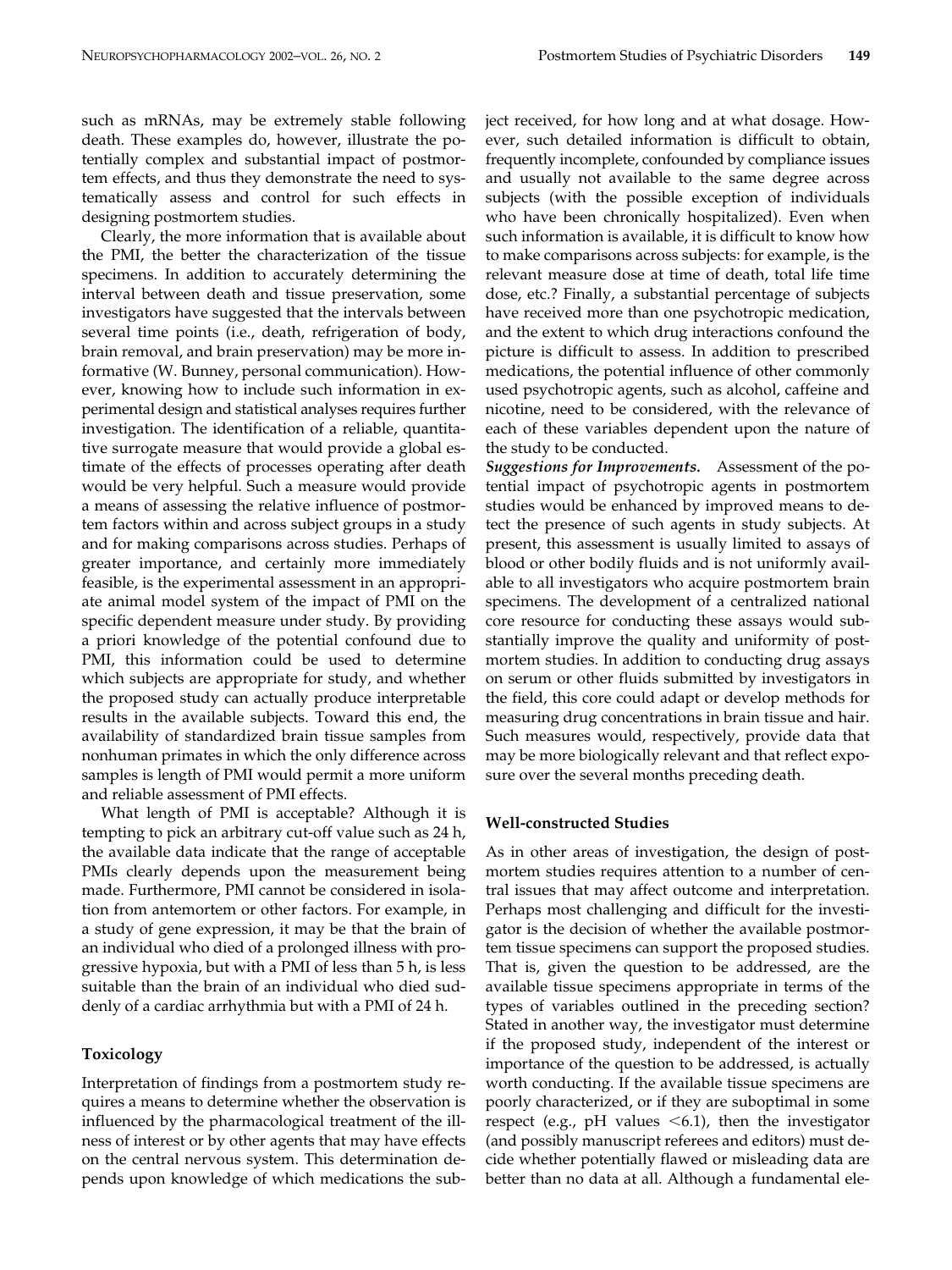ment in the success of the scientific endeavor is its selfcorrecting nature, the effectiveness and extent to which this principle operates is dependent, in part, upon the number of investigators in the field and the rate at which studies are completed. Although certainly the number of postmortem studies of psychiatric disorders has increased in recent years, relatively few questions have been addressed with a sufficient number of studies to obtain definitive answers. However, any conceptually compelling finding from a postmortem study may be viewed by the field as a critical and foundational truth. Consequently, the great risk of poorly designed or controlled postmortem studies is that the resultant errant finding may persist untested or unchallenged for an extended period of time. Hence, although true in any area of science, given the relatively small number of postmortem studies, and the length of time that it takes to conduct them, the importance of well-conceptualized and designed postmortem studies of psychiatric disorders cannot be overemphasized.

*Suggestions for Improvements.* Statistical methods can be used to correct for differences in demographic (e.g., age, sex, etc.) or other (e.g., brain pH, PMI, tissue storage time, etc.) variables across subject groups. However, the matching of individual pairs (or triads or tetrads) of subjects from each group as closely as possible on these variables has several advantages. First, matching helps ensure that both the means and standard deviations for a given variable will be comparable across subject groups, further enhancing the utility of statistical corrections for these factors. Second, for assays in which tissue samples from all subjects cannot be processed together, matching of subjects across diagnostic groups, and always processing tissue from matched subjects together, helps reduce the potentially confounding influence of inter-assay variation. Third, matching subjects makes it possible to compare the results of different statistical models, in which subject pair and/or one or more of the matching variables are entered as blocking variables or covariates (for example, see Pierri et al. 2001). Comparable results across models provides additional support for the finding of interest. Clearly, however, this strategy requires the availability of a large number of normal subjects (or subjects in other diagnostic groups) in order to be able to select comparison subjects that are adequately matched on the relevant variables.

Although some issues about the application of stereological principles to studies of the brain have generated substantial debate (Guillery and Herrup 1997; West 1999; Benes and Lange 2001), the critical importance of systematic, uniformly random sampling to obtain valid estimates of the density or absolute number of objects in a region is not controversial. By extrapolation, one can reasonably conclude that estimates of the tissue concentration of a given molecule would also benefit from a similar approach to selecting the bits of tissue to be sampled. However, limitations in tissue specimens can present problems in this area (e.g., the use of a single tissue section per subject from a heterogenous brain region). Although using a larger sample of subjects may help mitigate the problem, the clear solution for advancing the field is to increase the availability of resources so that an appropriate number of brains is adequately sampled in all studies.

## **Well-controlled Confounds**

Inherent in the use of postmortem tissue to study psychiatric illness is the challenge of disentangling the nature of the primary disease process (the usual focus of the study) from: (1) the consequences of having had the illness for years or possibly decades; (2) the influence of other disorders, such as substance abuse or suicide, that may be comorbid with the illness of interest; and (3) the impact of pharmacological agents used to manage the illness.

*Primary versus Secondary Factors.* With the exception of some cases of suicide, most individuals with psychiatric disorders who become available for a postmortem study have had the illness for some period of time. However, some inferences regarding whether an observed alteration in the dependent measure of interest is a consequence of having had the illness may be drawn from assessments of the relationship between the magnitude of change in the dependent measure and the length of illness (with appropriate corrections for age at time of death). Within the field of schizophrenia research, the majority of such analyses have failed to find a significant association. Whether these observations represent true negatives, or the blunted nature of the assessment (i.e., because the measure of interest, while a consequence of the illness, does not change linearly with length of illness), remains to be seen. However, the inference can be strengthened by comparing related measures between postmortem and in vivo imaging studies. For example, the likelihood that the reductions in volume and neuron number observed in the postmortem mediodorsal thalamus of subjects with schizophrenia (Pakkenberg 1990; Popken et al. 2000; Young et al. 2000) are related to the primary disease process is supported by the reported reductions in total thalamic volume (Buchsbaum et al. 1996; Gur et al. 1998; Gilbert et al. 2001) and in the size of the mediodorsal nucleus (Byne et al. 2001) in first-onset, never-medicated subjects with schizophrenia. A third strategy that has been less frequently utilized is the study of unaffected relatives of ill subjects. Although confounds of age have to be considered, these individuals may be both the most practical and useful to study postmortem because they have passed through the age of risk and could be potentially assessed antemortem. Although each of these approaches has definite limita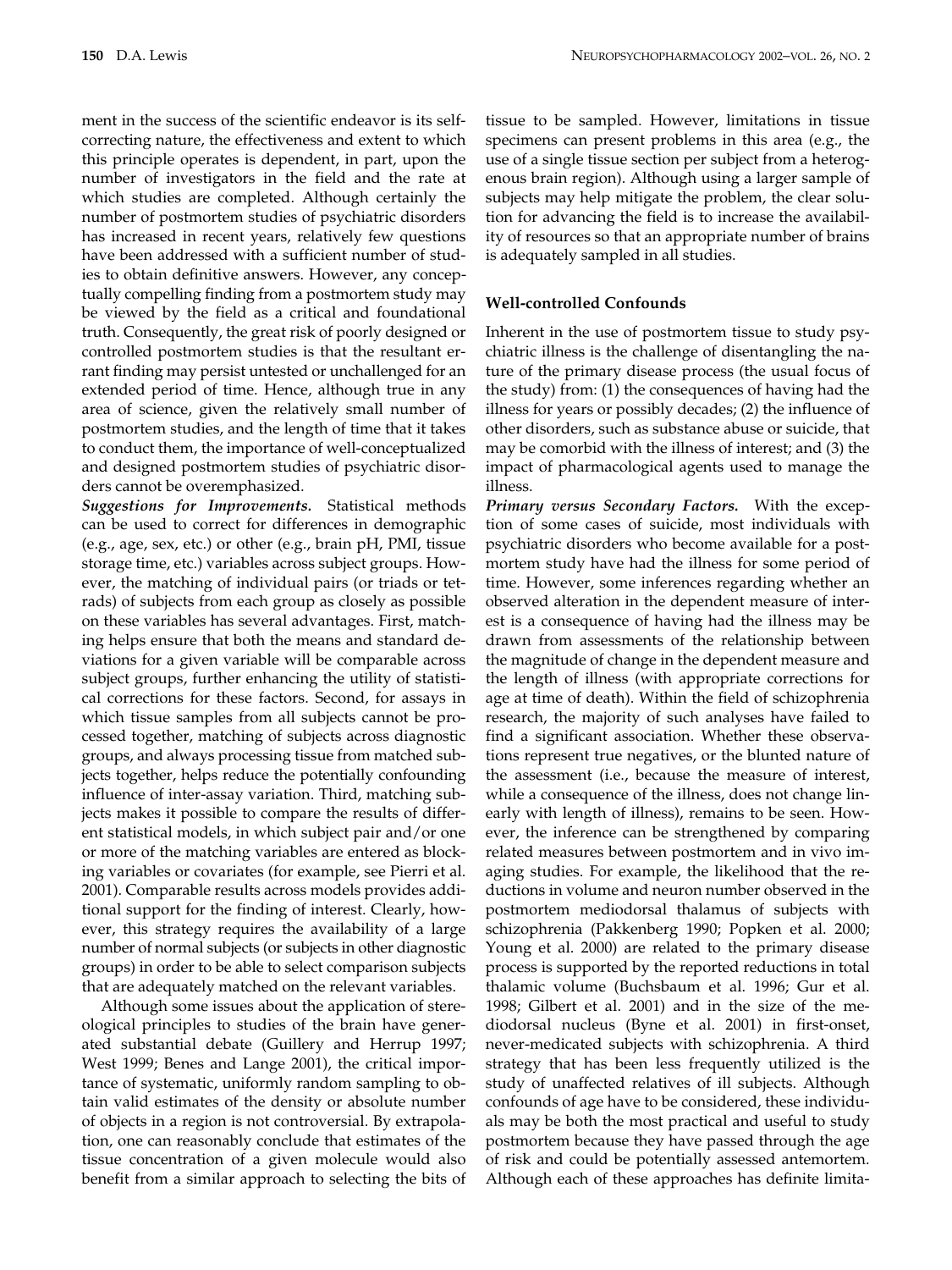tions in addressing the question of whether a given postmortem finding reflects the disease process or its consequence, a convergence of findings across the three approaches may provide a compelling conclusion.

*Influence of Comorbid Conditions*. The necessity of dissecting the influence of the primary illness from that of comorbid conditions, such as alcohol and other substance use disorders, is also an important issue that affects the design of postmortem studies. Indeed, because of the high lifetime incidence of substance-related diagnoses in individuals with schizophrenia, which may approach 50% (Dixon et al. 1991), and the limited sample of postmortem samples available for study, it is difficult to advocate a strategy of excluding all subjects with any history of a substance use disorder. Alternatively, one can look for compatible findings from several types of analyses. For example, the comparison of individuals with schizophrenia who have the comorbid condition with those who do not may be informative, although the resulting reduction in sample size runs the risk of diminished power and false negative findings. However, if both subgroups show a similar difference from normal control subjects, then the provisional conclusion of a lack of influence of the comorbid condition may be reasonable. This conclusion may be strengthened by the study of individuals who have the comorbid condition without the primary disease of interest. Two independent studies of gene expression illustrate the utility of this combined approach. For example, expression of the mRNA for N-ethylmaleimide sensitive factor was consistently *decreased* in the prefrontal cortex of subjects with schizophrenia, independent of whether they had history of alcoholism (Mirnics et al. 2000). In contrast, the expression of this mRNA was *increased* in subjects with alcoholism who did not suffer from schizophrenia (Lewohl et al. 2000).

*Impact of Pharmacological Interventions.* Since an adequate sample of postmortem brain specimens from never-medicated subjects with a given psychiatric disorder is unlikely to ever be available, several less direct approaches must be used to address the influence of psychotropic medications. These approaches include: (1) the comparison of data from subjects who were on or off the medications of interest at the time of death; (2) the examination of subjects with other disorders who were treated with the same medications; and (3) the use of animal models that mimic the clinical treatment of the disorder under investigation. Certainly, the first two approaches have obvious, and difficult to control, potential confounds. Long-term exposure to psychotropic medications, as is typical in the treatment of most psychiatric disorders, may have effects on brain morphology, neurochemistry or gene expression that persist for a substantial period of time after the drug is discontinued. In addition, even though the same agents are utilized, the pharmacological treatment of other disorders may be different than that of the disease of interest. For example, compared with schizophrenia, the use of antipsychotic medications for other psychotic disorders tends to be more intermittent or for a shorter duration of time. In the case of animal models of drug effects, studies in rodents frequently involve dosage and/ or length of treatment parameters that do not reflect the human treatment condition. These limitations can be overcome through studies in nonhuman primates that involve extended periods of treatment with medication dosing regimens that produce serum drug levels demonstrated to be therapeutic in humans. However, the potential problem of species differences, and the possibility that the medications of interest may have different effects on the brain of an individual with a psychiatric illness than on the normal brain must be kept in mind. Despite the limitations of each of these three approaches individually, convergent findings across approaches should lead to reasonable conclusions about the extent to which psychotropic medications account for brain differences between affected and normal control subjects.

This three-fold strategy has been used to assess the potential relationship of antipsychotic drug treatment to the reduced density of GABA transporter (GAT)-1 labeled axon terminals (termed "cartridges") of chandelier neurons observed in the prefrontal cortex of subjects with schizophrenia. First, GAT-1 cartridge density was decreased in subjects with schizophrenia, but not in subjects with other psychiatric disorders treated with antipsychotic medications (Woo et al. 1998). Second, the density of labeled cartridges was actually greater in schizophrenic subjects who were off antipsychotic medications at the time of death compared with those on medications, although both groups showed reduced levels compared with normal controls (Pierri et al. 1999). Third, compared with matched control animals, the density of GAT-1-positive cartridges was elevated in monkeys treated for one year with haloperidol at serum levels maintained in the range shown to be therapeutic in humans (Pierri et al. 1999). Thus, the convergence of these findings suggest not only that antipsychotic medications are unlikely to be the cause of decreased GAT-1–immunoreactive cartridge density in schizophrenia, but also that the pathophysiology of schizophrenia may actually be associated with more marked reductions in GAT-1–immunoreactive cartridge density than those observed in postmortem studies.

### **CONCLUSIONS**

As summarized at the beginning of this Perspective, investigation of the postmortem human brain is an essential component of the current effort to unravel the complex pathoneurobiology of psychiatric disorders.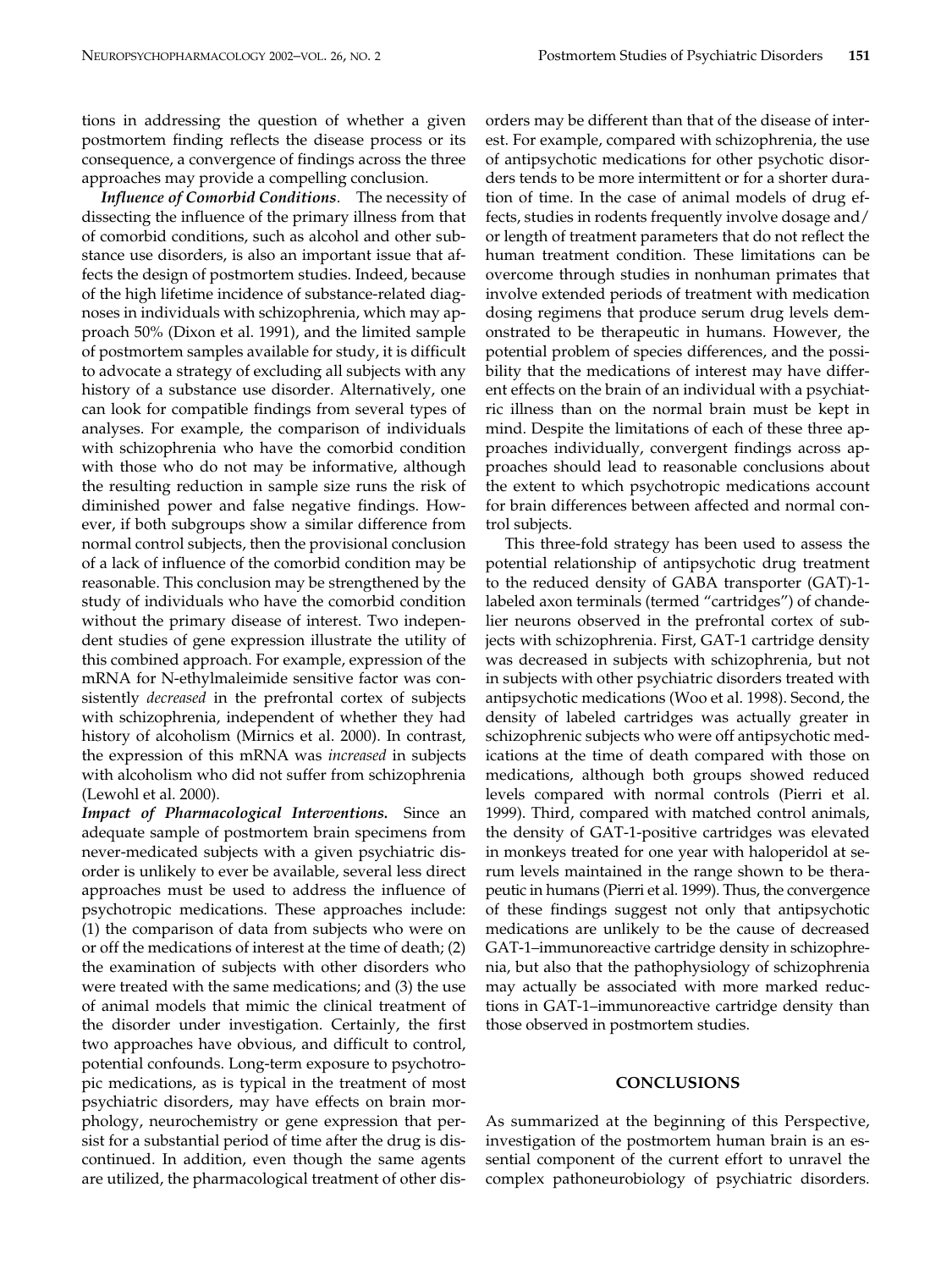The success of this endeavor depends upon continued improvements in both the quality and quantity of such studies. In addition to the specific suggestions delineated above, increasing the number of postmortem brain specimens available for study is central to the success of this arm of the scientific assault on psychiatric illness. Although the relative merits of national versus local brain banks have been debated, the need for more brain specimens suggests that this may not be an "eitheror" question. Furthermore, the decreased number of hospital-based autopsies, as well as the additional confounds that may be associated with in-hospital deaths, indicate that efforts to increase alliances with coroner or medical examiner offices and with programs that recover organs and tissues for transplantation are needed.

Even with increased acquisition of well-characterized brain specimens, the confounds inherent to postmortem tissue research necessitate the use of convergent approaches to explicate the possible influence of these confounds. In this regard, both the design and interpretation of human postmortem studies may be improved by conducting them within the context of parallel animal studies of the same systems of interest in which potential confounds are assessed in a systematic fashion.

In summary, informative postmortem studies require well-characterized tissue specimens in which: (1) the potential confounds are understood in advance and are addressed through the design of the study; and (2) appropriate control experiments are conducted to assess the possible impact of these confounds on the dependent measures of interest. Continued efforts to improve our abilities to meet these requirements will help insure that postmortem studies provide the essential insights into psychiatric disorders that can only be achieved through the direct investigation of the human brain.

### **ACKNOWLEDGMENTS**

Although the author assumes full responsibility for the content of this article, he wishes to acknowledge and thank the participants in an NIMH-sponsored workshop on "Postmortem Brain Analysis" (September 18-19, 2000; Bethesda, MD) for the open and valuable discussions that influenced his thoughts on this subject. Cited studies conducted by the author were supported by NIH grants MH45156, MH00519 and MH43784.

#### **REFERENCES**

Akbarian S, Kim JJ, Potkin SG, Hagman JO, Tafazzoli A, Bunney WE Jr, Jones EG (1995): Gene expression for glutamic acid decarboxylase is reduced without loss of neurons in prefrontal cortex of schizophrenics. Arch Gen Psychiatry 52:258–266

- Arnold SE, Trojanowski JQ, Gur RE, Blackwell P, Han L-Y, Choi C (1998): Absence of neurodegeneration and neural injury in the cerebral cortex in a sample of elderly patients with schizophrenia. Arch Gen Psychiatry 55: 225–232
- Beall MJ, Lewis DA (1992): Heterogeneity of layer II neurons in human entorhinal cortex. J Comp Neurol 321:241–266
- Benes FM (1988): Post mortem structural analyses of schizophrenic brain: Study designs and the interpretation of data. Psychiat Dev 3:213–226
- Benes FM, Lange N (2001): Two-dimensional versus threedimensional cell counting: A practical perspective. Trends Neurosci 24:11–17
- Buchsbaum MS, Someya T, Teng CY, Abel L, Chin S, Najafi A, Haier RJ, Wu J, Bunney WE Jr (1996): PET and MRI of the thalamus in never-medicated patients with schizophrenia. Am J Psychiatry 153:191–199
- Burke WJ, O'Malley KL, Chung HD, Harmon SK, Miller JP, Berg L (1991): Effect of pre- and postmortem variables on specific mRNA levels in human brain. Mol Brain Res 11:37–41
- Byne W, Buchsbaum MS, Kemether E, Hazlett EA, Shinwari A, Mitropoulou V, Siever LJ (2001): Magnetic resonance imaging of the thalamic mediodorsal nucleus and pulvinar in schizophrenia and schizotypal personality disorder. Arch Gen Psychiatry 58:133–140
- Casanova MF, Kleinman JE (1990): The neuropathology of schizophrenia: A critical assessment of research methodologies. Biol Psychiatry 27:353–362
- Cotter D, Mackay D, Landau S, Kerwin R, Everall I (2001): Reduced glial cell density and neuronal size in anterior cingulate cortex in major depressive disorder. Arch Gen Psychiatry 58:545–553
- Dixon L, Haas G, Weiden PJ, Sweeney J, Frances AJ (1991): Drug abuse in schizophrenic patients: Clinical correlates and reasons for use. Am J Psychiatry 148:224–230
- Egan MF, Goldberg TE, Kolachana BS, Callicott JH, Mazzanti CM, Straub RE, Goldman D, Weinberger DR (2001): Effect of COMT Val 108/158 Met genotype on frontal lobe function and risk for schizophrenia. Proc Natl Acad Sci USA 98:6917–6922
- Erickson SL, Akil M, Levey AI, Lewis DA (1998): Postnatal development of tyrosine hydroxylase- and dopamine transporter-immunoreactive axons in monkey rostral entorhinal cortex. Cereb Cortex 8:415–427
- Freedman R, Coon H, Myles-Worsley M, Orr-Urtreger A, Olincy A, Davis A, Polymeropoulos M, Holik J, Hopkins J, Hoff M, Rosenthal J, Waldo MC, Reimherr F, Wender P, Yaw J, Young DA, Breese CR, Adams C, Patterson D, Adler LE, Kruglyak L, Leonard S, Byerley W (1997): Linkage of a neurophysiological deficit in schizophrenia to a chromosome 15 locus. Proc Natl Acad Sci USA 94:587–592
- Gabriel SM, Haroutunian V, Powchik P, Honer WG, Davidson M, Davies P, Davis KL (1997): Increased concentrations of presynaptic proteins in the cingulate cortex of subjects with schizophrenia. Arch Gen Psychiatry 54: 559–566
- Gilbert AR, Rosenberg DR, Harenski K, Spencer S, Sweeney JA, Keshavan MS (2001): Thalamic volumes in patients with first-episode schizophrenia. Am J Psychiatry 158: 618–624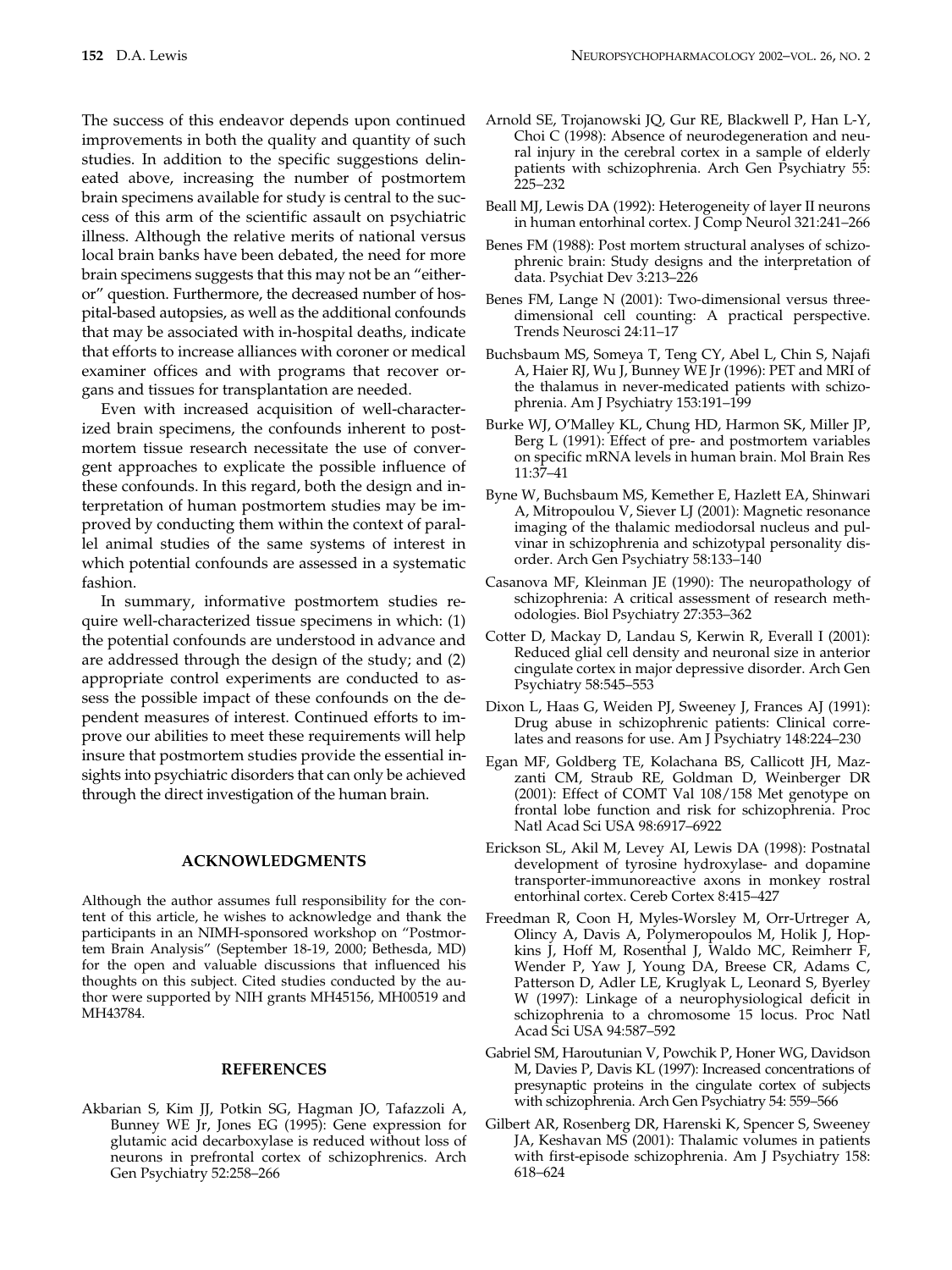- Glantz LA, Lewis DA (1997): Reduction of synaptophysin immunoreactivity in the prefrontal cortex of subjects with schizophrenia: Regional and diagnostic specificity. Arch Gen Psychiatry 54:943–952
- Gottesman II, Shields J (1982): Schizophrenia: The Epigenetic Puzzle. Cambridge, UK, Cambridge University Press
- Guidotti A, Auta J, Davis JM, Gerevini VD, Dwivedi Y, Grayson DR, Impagnatiello F, Pandey G, Pesold C, Sharma R, Uzunov D, Costa E (2000): Decrease in reelin and glutamic acid decarboxylase67 (GAD67) expression in schizophrenia and bipolar disorder. Arch Gen Psychiatry 57:1061–1069
- Guillery RW, Herrup K (1997): Quantification without pontification: Choosing a method for counting objects in sectioned tissues. J Comp Neurol 386:2–7
- Gur RE, Maany V, Mozley PD, Swanson C, Bilker W, Gur RC (1998): Subcortical MRI volumes in neurolepticnaive and treated patients with schizophrenia. Am J Psychiatry 155:1711–1717
- Hakak Y, Walker JR, Li C, Wong WH, Davis KL, Buxbaum JD, Haroutunian V, Fienberg AA (2001): Genome-wide expression analysis reveals dysregulation of myelination-related genes in chronic schizophrenia. Proc Natl Acad Sci USA 98:4746–4751
- Harrison PJ, Heath PR, Eastwood SL, Burnet PWJ, McDonald B, Pearson RCA (1995): The relative importance of premortem acidosis and postmortem interval for human brain gene expression studies: Selective mRNA vulnerability and comparison with their encoded proteins. Neurosci Lett 200:151–154
- Harrison PJ, Kleinman JE (2000): Methodological issues. In Harrison PJ, Roberts GW (eds), The Neuropathology of Schizophrenia. New York, Oxford University Press, pp 339–350
- Hayes TL, Cameron JL, Fernstrom JD, Lewis DA (1991): A comparative analysis of the distribution of prosomatostatin-derived peptides in human and monkey neocortex. J Comp Neurol 303:584–599
- Johnstone EC, Crow TJ, Frith CD, Husband J, Kreel L (1976): Cerebral ventricular size and cognitive impairment in chronic schizophrenia. Lancet 2:924–926
- Karson CN, Mrak RE, Schluterman KO, Sturner WQ, Sheng JG, Griffin WST (1999): Alterations in synaptic proteins and their encoding mRNAs in prefrontal cortex in schizophenia: A possible neurochemical basis for 'hypofrontality'. Mol Psychiatry 4:39–45
- Kelly TM, Mann JJ (1996): Validity of DSM-III-R diagnosis by psychological autopsy: A comparison with clinician antemortem diagnosis. Acta Psychiatr Scand 94:337–343
- Kingsbury AE, Foster OJF, Nisbet A, Cairns N, Bray L, Eve DJ, Lees AJ, Marsden CD (1995): Tissue pH is an indicator of mRNA preservation in human post-mortem brain. Mol Brain Res 28:311–318
- Lewis DA, Melchitzky DS, Haycock JW (1993): Four isoforms of tyrosine hydroxylase are expressed in human brain. Neuroscience 54:477–492
- Lewis DA, Melchitzky DS, Haycock JW (1994): Expression and distribution of two isoforms of tyrosine hydroxylase in macaque monkey brain. Brain Res 656:1–13

Lewis DA, Akil M (1997): Cortical dopamine in schizophre-

nia: Strategies for postmortem studies. J Psychiatry Res 31:175–195

- Lewohl JM, Wang L, Miles MF, Zhang L, Dodd PR, Adron Harris R (2000): Gene expression in human alcoholism: Microarray analysis of frontal cortex. Alcohol Clin Exp Res 24:1873–1882
- Mirnics K, Middleton FA, Marquez A, Lewis DA, Levitt P (2000): Molecular characterization of schizophrenia viewed by microarray analysis of gene expression in prefrontal cortex. Neuron 28:53–67
- Mirnics K, Middleton FA, Stanwood GD, Lewis DA, Levitt P (2001a): Disease-specific changes in regulator of G-protein signaling 4 (RGS4) expression in schizophrenia. Mol Psychiatry 6:293–301
- Mirnics K, Middleton FA, Lewis DA, Levitt P (2001b): Analysis of complex brain disorders with gene expression microarrays: Schizophrenia as a disease of the synapse. Trends Neurosci 24:479–486
- Ongur D, Drevets WC, Price JL (1998): Glial reduction in the subgenual prefrontal cortex in mood disorders. Proc Natl Acad Sci USA 95:13290–13295
- Pakkenberg B (1990): Pronounced reduction of total neuron number in mediodorsal thalamic nucleus and nucleus accumbens in schizophrenics. Arch Gen Psychiatry 47:1023–1028
- Perrone-Bizzozero NI, Sower AC, Bird ED, Benowitz LI, Ivins KJ, Neve RL (1996): Levels of the growth-associated protein GAP-43 are selectively increased in association cortices in schizophrenia. Proc Natl Acad Sci USA 93:14182–14187
- Perry EK, Perry RH, Tomlinson BE (1982): The influence of agonmortem human brain tissue. Neurosci Lett 29:303– 307
- Pierri JN, Chaudry AS, Woo T-U, Lewis DA (1999): Alterations in chandelier neuron axon terminals in the prefrontal cortex of schizophrenic subjects. Am J Psychiatry 156:1709–1719
- Pierri JN, Volk CLE, Auh S, Sampson A, Lewis DA (2001): Decreased somal size of deep layer 3 pyramidal neurons in the prefrontal cortex in subjects with schizophrenia. Arch Gen Psychiatry 58:466–473
- Plum F (1972): Neuropathological findings. In Kety SS, Malthysse SM (eds), Prospects for Research on Schizophrenia. Cambridge, MA, MIT Press, pp 385–388
- Popken GJ, Bunney WE Jr, Potkin SG, Jones EG (2000): Subnucleus-specific loss of neurons in medial thalamus of schizophrenics. Proc Natl Acad Sci 97:9276–9280
- Rajkowska G, Selemon LD, Goldman-Rakic PS (1998): Neuronal and glial somal size in the prefrontal cortex: A postmortem morphometric study of schizophrenia and Huntington disease. Arch Gen Psychiatry 55:215–224
- Rajkowska G, Miguel-Hidalgo JJ, Wei J, Dilley G, Pittman SD, Meltzer HY, et al. (1999): Morphometric evidence for neuronal and glial prefrontal cell pathology in major depression. Biol Psychiatry 45:1085–1098
- Ravid R, Van Zweiten EJ, Swaab DF (1992): Brain banking and the human hypothalamus—factors to match for, pitfalls and potentials. Prog Brain Res 93:83–95
- Sokolov BP, Tcherepanov AA, Haroutunian V, Davis KL (2000): Levels of mRNAs encoding synaptic vesicle and